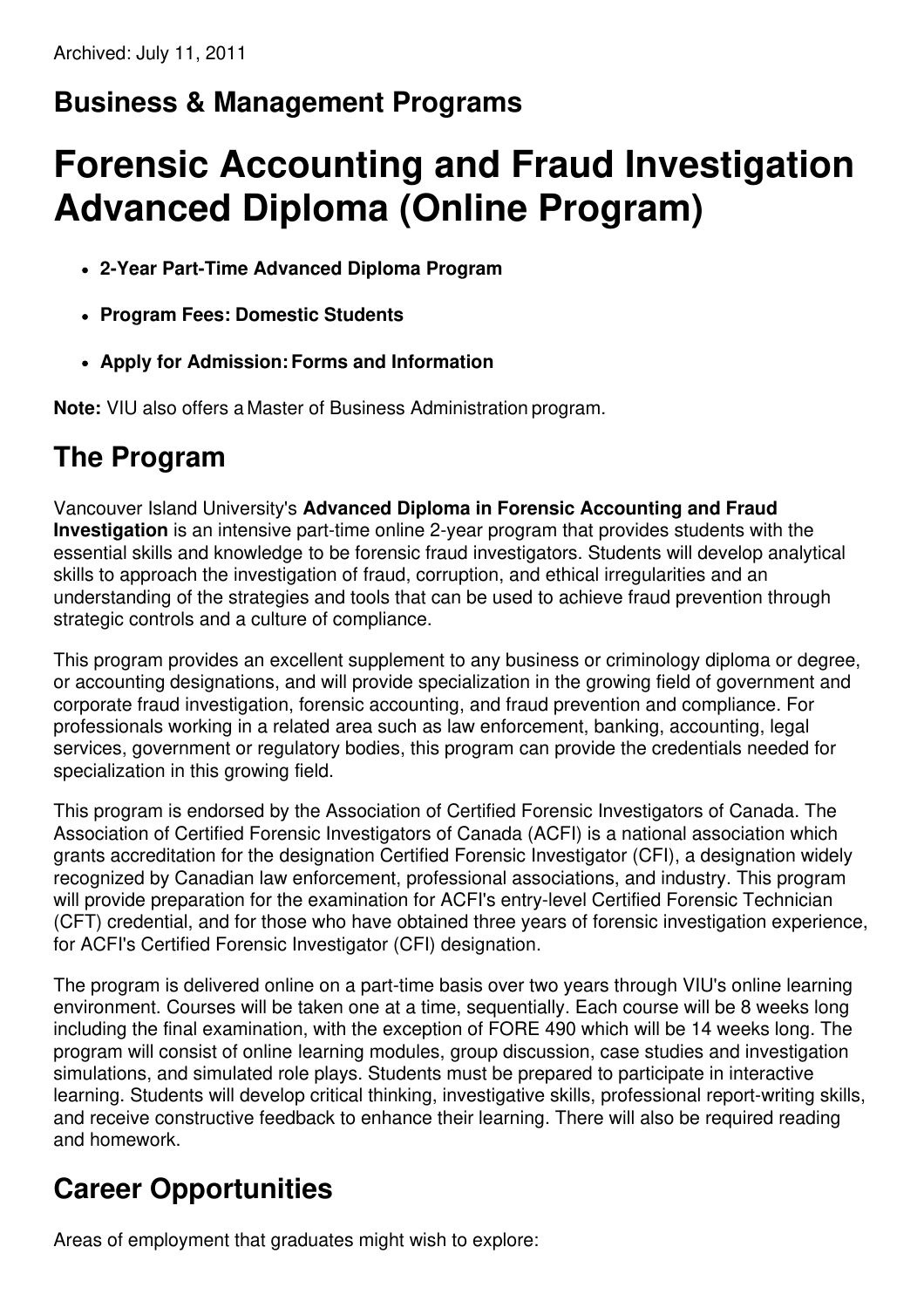- Corporate fraud investigations
- Corporate fraud prevention training and consultation
- Forensic accounting
- Economic loss quantification and valuations
- Law enforcement criminal investigations
- Computer investigations
- Business financial integrity units, internal audit and security divisions
- Banking security, investigations and compliance
- Federal, provincial and municipal government taxation, compliance and security
- Regulatory bodies and bankruptcy investigations

### **Admission Requirements**

- General admission requirements apply.
- Completion of a university, college degree, or diploma in a related business area (such as accounting, commerce, management, business administration or criminology), or completion of the requirements for a professional accounting designation (such as CA, CGA, CMA). Students with third-year standing in related fields, such a business and criminology, will also be considered.
- Thorough understanding of accounting fundamentals as evidenced by having attained at least "C+" in a college or university level financial accounting course such as VIU's ACCT 100 - (Financial Accounting I).
- Possession of Faculty of Management's required Computer Competencies.
- International students are required to meet VIU's English Language requirements and must have completed VIU's English Language program, or have already achieved a minimum TOEFL 550, TOEFL Computer Based Test (CBT) 213, TOEFL iBT 80 with no section lower than 19, IELTS 6.0, CAEL 60, Cambridge Certificate of Proficiency in English (min. "B"), Cambridge Certificate of Advanced English (min. "B").

#### **Recommendations for Admission**

- Academic or applied experience in criminology, accounting, law, or investigations is advantageous.
- Academic or applied experience in word processing and spreadsheets.

#### **Notes on Admission**

- Preference will be given to candidates with experience in a related field.
- Students who meet or exceed the minimum admission requirements may not necessarily be admitted to the program.

## **Start Date and Application Deadline**

The program starts in January, and applications for admission are accepted anytime up to October 31. Applications received after October 31 are considered late and will be processed as space permits.

### **Graduation Requirements**

Students must maintain a GPA of 2.33 (C+") in order to qualify for graduation.

# **Program Outline**